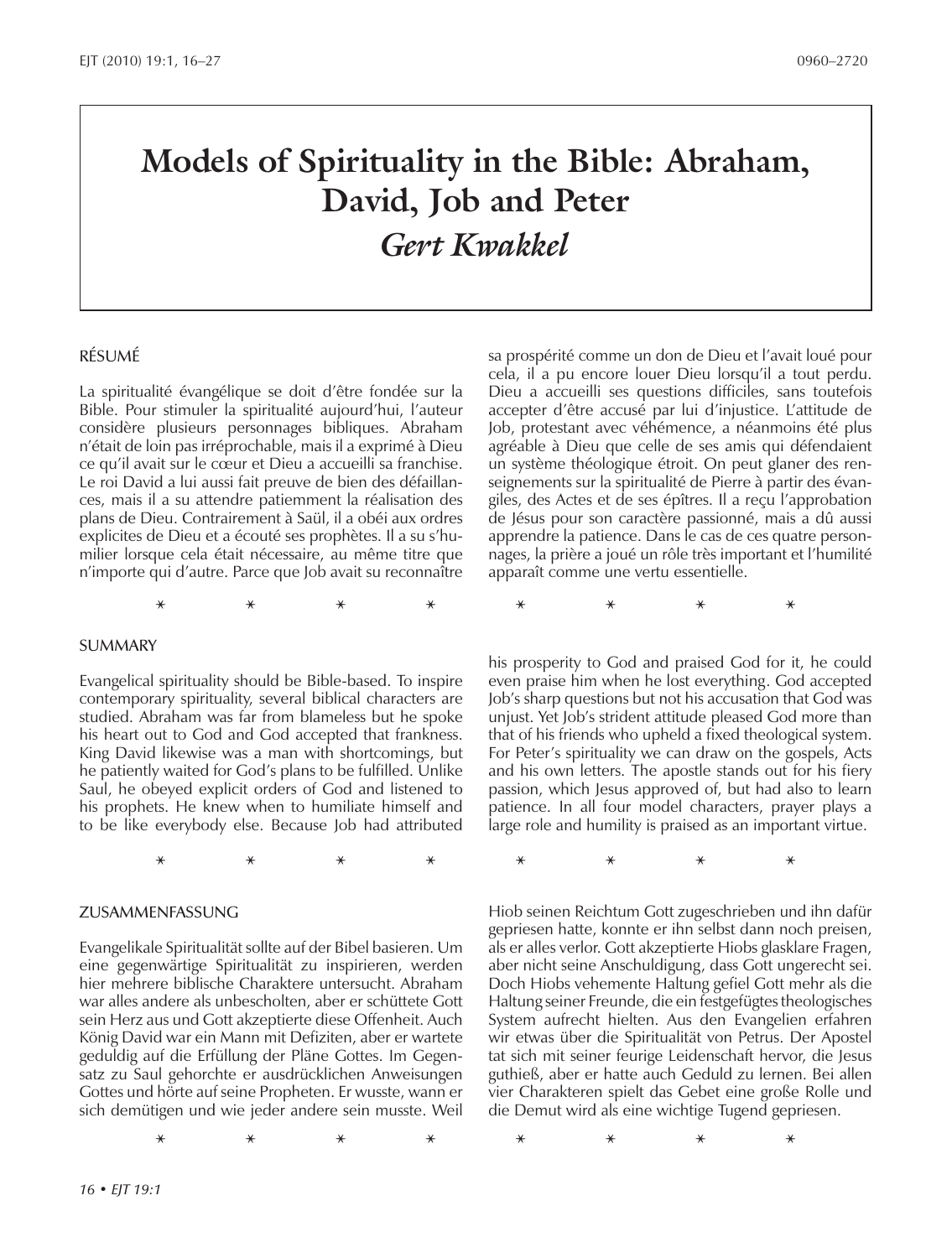### **1. Introduction**

Spirituality can be worthy of the name "evangelical" only if it takes the lessons of the Holy Spirit in the written Word of God to heart. Therefore, if one wants to develop evangelical perspectives on spirituality, it is absolutely necessary to explore what the Bible teaches about these matters. In this article, a number of elements from the Bible that relate to spirituality will be analysed. In order to find the biblical data that are relevant to the subject, a working definition of spirituality is needed. As a Christian biblical scholar working within the context of reformed theology, I define "spirituality" as *what a believer does so as to practise their relationship with God*. More particularly, for me spirituality relates to "exercises" such as Bible reading, meditation and prayer.<sup>1</sup>

The focus on practising the relationship with God by means of such exercises distinguishes spirituality from ethics, which concentrates on other aspects of daily life. Moreover, spirituality differs from liturgy in that it focuses on the individual believer and their personal experiences and inner feelings instead of public worship. These characteristics of spirituality have guided me in studying the biblical data presented in this article. However, given the nature of the biblical data, some overlap with ethics and liturgy was unavoidable. If all aspects related to ethics and liturgy were excluded, a proper presentation of the biblical models of spirituality discussed in this article would have been impossible.

The term "models" in the title of this article refers to persons in the Bible who may inspire us in shaping our own spirituality. Of course, other elements in the Bible, such as the psalms or the Lord's Prayer, might also be considered models for the spiritual life of Christians, but these will not be discussed here. Three models selected for discussion are from the Old Testament, namely Abraham, David and Job. Peter is taken as a model from the New Testament. It goes without saying that several other models could have been chosen. The main reason why I have chosen the three Old Testament characters just mentioned is that I have studied several texts relating to them in the last years. The choice of Peter will be accounted for at the beginning of section 5.

#### **2. Abraham**

In the New Testament, Abraham<sup>2</sup> is mentioned

more than once as an example for those who believe in Jesus Christ. In Romans 4:11-12, 16, the apostle Paul presents Abraham as the father of all Christians. In this context, he emphasises that Abraham's faith did not get weaker when he saw that he and his wife Sarah were too old to have a son, as God had promised them (4:19). "He did not waver through unbelief regarding the promise of God" (4:20).3 Similarly, Hebrews 11 refers to Abraham as one of the witnesses who may inspire believers from New Testament times to live by faith. He could even be considered the most prominent among them, as the chapter devotes more verses to him than to any other "witness" from the Old Testament. It seems fully justified, then, to study Abraham's story as set forth in Genesis in order to get a clear picture of the way in which he may serve as a biblical model of spirituality.

How did Abraham practise his relationship with God? Right at the beginning of Abraham's story in Genesis, the reader is struck by the patriarch's prompt obedience to God's order to leave his country and his people and to move to Canaan (Gen 12:4). Abraham likewise obeyed God's orders when he circumcised every male in his household (17:23) and when he sent Hagar and Ishmael away (21:12-14). The climax of his obedience was reached when he listened to God's order to sacrifice Isaac as a burnt offering (see esp. Gen 22:16, 18).

When Abraham had arrived in Canaan and travelled through the land as far as Shechem, the LORD appeared to him and promised him to give the land to his descendants. Abraham reacted by building an altar to the LORD  $(12:7)$ . Apart from the altar in the story of Isaac's sacrifice (22:9), Abraham also built altars between Bethel and Ai (12:8) and in Hebron (13:18). Furthermore, Genesis tells that at the altar between Bethel and Ai Abraham called on the name of the LORD  $(12:8; 13:4)$ . He did the same in Beersheba, where he did not build an altar but planted a tamarisk (21:33; cf. 26:25).

Genesis does not specify what Abraham meant to do by building altars and calling on the name of the LORD. Yet some aspects of his spirituality can safely be inferred from the record of these acts. Building an altar is a visible act and calling on the LORD's name is audible. By performing these acts, Abraham made a public confession that the LORD was his God, that he wanted to serve him and that he expected help from him. He may have expressed a similar public confession by giving a tenth of all the goods he had recovered from Kedorlaomer and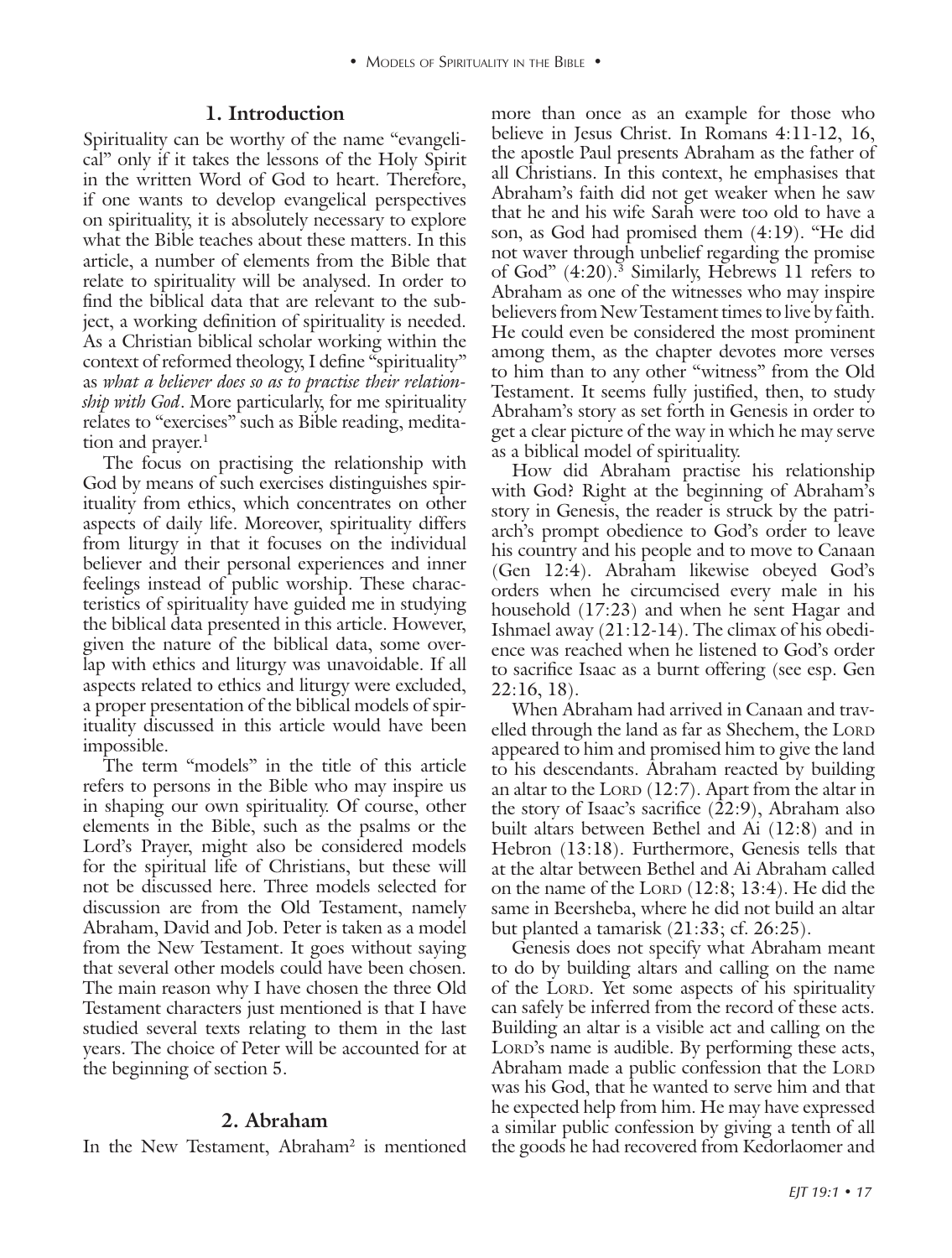his allies to Melchizedek, who had just blessed him in the name of God Most High (14:18-20).

Apart from the texts referring to Abraham calling on the name of the Lord, Genesis mentions only two prayers of the patriarch, namely in Genesis 18:23-32 and 20:17. Both prayers are intercessions on behalf of others. The latter, on behalf of Abimelech king of Gerar and his wife and slave girls, is linked by God himself to Abraham's status as a prophet (20:7). The former, on behalf of the righteous in Sodom, stands out by the frankness displayed by Abraham in his intercession. He reminds the LORD that for him as the Judge of all the earth it would be unjust to sweep the righteous away with the wicked (18:25). Although Abraham realises that he is "but dust and ashes" (18:27), he dares to pursue his intervention until the LORD had promised him not to destroy the city if only ten righteous persons could be found in it (18:32).

Abraham, then, followed the orders of his God and knew the power of prayer. Yet Genesis never says that he consulted the Lord in prayer or otherwise when taking decisions. Of course, he may well have called on the name of the LORD before he went in pursuit of Kedorlaomer (Gen 14), before he made a treaty with Abimelech king of Gerar (21:22-31), before he went out to buy the cave of Machpelah (Gen 23) or before he married Keturah (25:1), but Genesis does not tell so. Instead, it leaves us with the impression that in all these cases he acted by his own initiative.

Apparently, Abraham also acted by his own initiative when he went to Egypt because of a famine in Canaan  $(12:10)$ . In spite of the LORD's promise to protect him (12:3), he took his own measures when he instructed Sarah to say that she was his sister. He did so, not only because he feared for his life, but also because he hoped to be treated well (bjy Qal) for Sarah's sake (12:13). Genesis 12:16 points out that this hope was fulfilled, as Pharaoh treated him well (bjy Hiphil) for Sarah's sake by giving him sheep and cattle, donkeys, servants and camels. He even got so much that back in Canaan, he and Lot could no longer live together.

When reading this story, it strikes us that the LORD did not call Abraham to account for sacrificing his wife's honour for the sake of his own protection and welfare. The story clearly suggests Abraham's moral inferiority vis-à-vis Pharaoh, as he apparently could not say anything to Pharaoh's reproaches (12:18-19). The LORD, however, inflicted serious diseases on Pharaoh and his household only (12:17). Genesis does not inform

Maybe this outcome of Abraham's behaviour in Egypt can account for the puzzling fact that several years later he resorted to the same policy, when he moved to the territory of Abimelech king of Gerar (Gen 20). Incidentally, if this assumption is correct, it is unnecessary to take Genesis 20 as a mere doublet of 12:10-20, as is usually done in historical-critical research. In Gerar Abraham was as successful as in Egypt, for Abimelech also gave him sheep, cattle and slaves (20:14). And just as in Genesis 12, God did not call Abraham to account. He addressed and threatened Abimelech only (20:3-7). Furthermore, Genesis 20 also suggests that Abraham was morally inferior vis-à-vis the king. In this case, Abraham gave an answer to the king's critical questions, but his reply was poor and weak. Contrary to what Abraham asserted, Abimelech clearly showed that he feared God, so that Abraham had nothing to worry about (20:9- 13).

Both stories (Gen 12:10-20 and 20) highlight how God favoured and protected Abraham (cf. also Ps 105:12-15). As for the father of all believers himself, they clearly show that when he acted by his own initiative, he did not behave in the way that the average Christian would expect from a "saint".

Yet, in spite of his shortcomings Abraham may have been a strong believer. Was he indeed a man who never doubted God's promises? To be honest, that is not the way in which he is depicted in Genesis  $15$  and  $17$ . In Genesis  $15:1$  the LORD promises Abraham a very great reward. Abraham replies by pointing out that this does not make sense, since the Lord has given him no children, so that he must leave everything to his servant Eliezer (15:2- 3). Apparently, he does not expect any more that the Lord will fulfil his promise by giving him a son. The Lord reacts by pointing out that yet a son coming from Abraham's own body shall be his heir and that his offspring shall be as numerous as the stars  $(15:4-5)$ . In this way the LORD overcomes Abraham's scepticism, for the text continues with: "Abram believed the LORD, and he credited it to him as righteousness" (15:6).<sup>4</sup> Nevertheless, when in the next verse the Lorp reminds Abraham of his promise that he will possess the land of Canaan, Abraham's faith does not restrain him from asking: "How can I know that I shall gain possession of it?"  $(15:7-8)$ .

In Genesis 17:16 God tells Abraham that he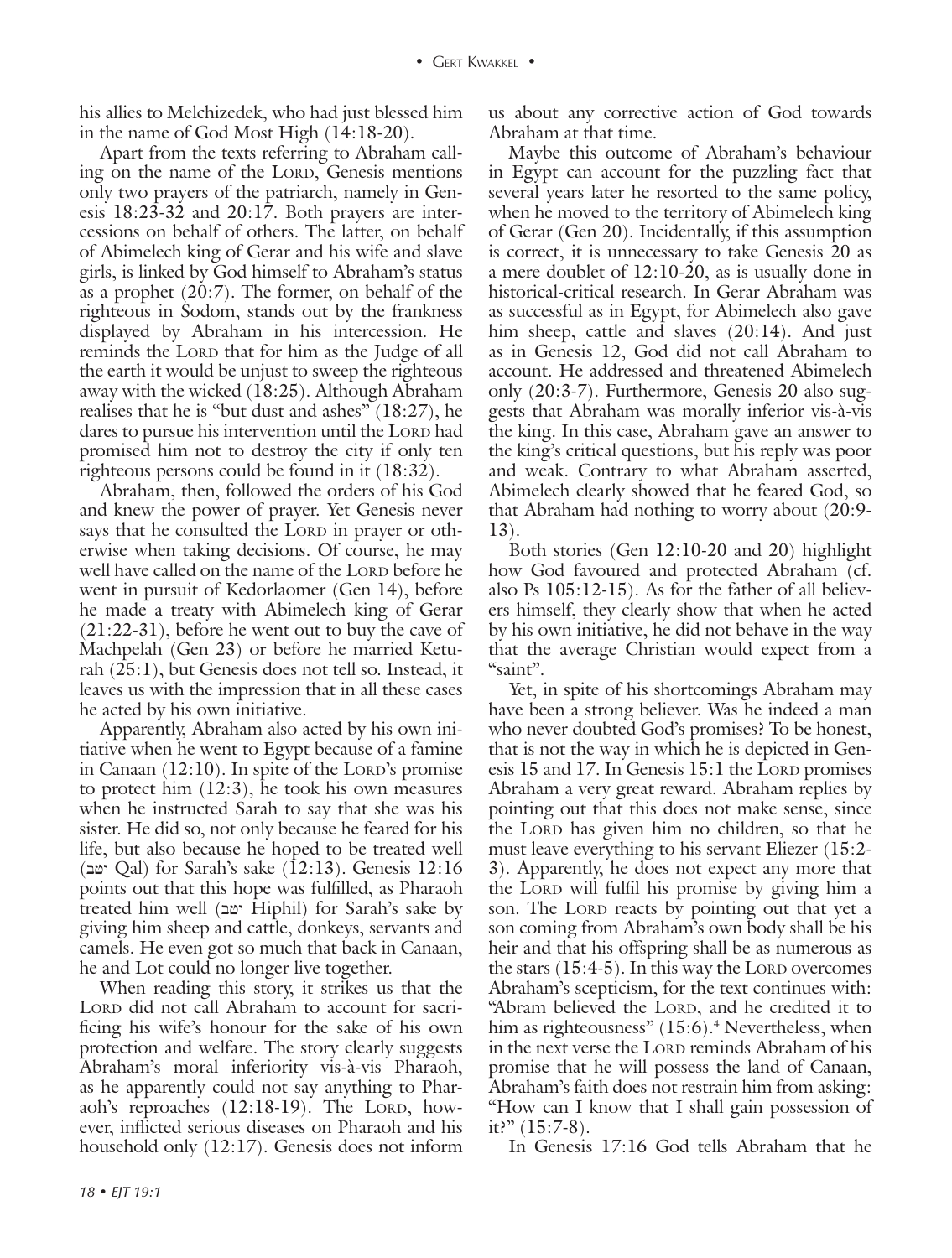will give him a son by Sarah and that she will be the mother of nations. Abraham reacts by falling face down, laughing and asking some questions  $(17:17-18)$ . By falling face down, just as in 17:3, Abraham evidently humbles himself before God and surrenders to him.5 As for his laughter, this cannot be separated from what Genesis 18 tells about Sarah. When she hears God's promise that she will have a son in the next year (18:10), she laughs and wonders whether the words of the LORD can really be fulfilled  $(18:12)$ , just like Abraham in  $17:17$ . In Genesis 18 the LORD calls Sarah to account and reminds her of the fact that nothing is too hard for him. Sarah then unsuccessfully tries to make amends by denying that she had laughed, thus clearly demonstrating that her laughter was wrong (18:13-15).

This parallel suggests that Abraham's laughter and his questions in Genesis 17:17 also testify to doubts with respect to God's promise. This impression is further confirmed by 17:18, where Abraham recommends an alternative solution to the LORD, namely, that he might bless Ishmael. This proposal shows that Abraham did not reckon with a positive answer to his questions in verse 17: "Will a son be born to a man a hundred years old? Will Sarah bear a child at the age of ninety?" In his reaction, the LORD affirms that he will certainly bless Ishmael, but he rejects Abraham's proposal that he might do so instead of giving a son by Sarah. As for Abraham's doubts, God counters them by repeating that Sarah herself will bear a son, to which he adds that this son must be called Isaac (17:19-21).

After that, God leaves Abraham and the story concludes by relating how Abraham obeyed God's orders by circumcising every male in his household (17:22-27). It does not explicitly affirm that Abraham accepted God's promises in faith, but in view of Abraham's ready obedience there is no reason to call this into question.<sup>6</sup>

After Genesis 17, the theme of Abraham's trust in the Lord recurs only in Genesis 22:8 and 24:7. In the former text, Abraham replies to Isaac's question "where is the lamb for the burnt offering?"  $(22:7)$  by saying that the LORD himself will provide the lamb. This answer may contain an evasive element. However, it may also show Abraham's confidence that God would somehow offer a way out of the deadlock created by his order to sacrifice Isaac (cf. Heb 11:19). In Genesis 24:7, Abraham expresses his conviction that God will send an angel before his servant, so as to help him in finding a wife for Isaac in Aram Naharaim. Both texts are about the later phases of Abraham's life, which could suggest that by that time he had grown in faith and trust. The fulfilment of God's promise in the birth of Isaac in Genesis 21:1-7 may well have contributed to that growth.

The results of the above discussion can be summarised as follows:

- 1. When Abraham got orders from his God, he always readily obeyed.
- 2. If he had doubts about what God was about to do or about what God had said, he expressed them frankly.
- 3. His God did not blame him for expressing his doubts, but allowed him time to grow in faith and trust.
- 4. Apparently, for Paul and the author of Hebrews this sufficed to justify their assertions that Abraham believed and trusted without wavering – unless one would prefer to assume that these New Testament writers misread the Book of Genesis, which would be strange for an evangelical.

## **3. David**

In his address to the Jews in the synagogue of Antioch in Pisidia, the apostle Paul summarises God's testimony about David found in a number of texts in the Old Testament as follows: "I have found David son of Jesse a man after my own heart; he will do everything I want him to do" (Acts 13:22; cf. 1 Sam 13:14; Ps 89:21 [EV 89:20]). In Hebrews 11:32-34 David is mentioned next to Gideon, Barak, Samson, Jephthah, Samuel and the prophets as one of the witnesses from the Old Testament who lived, acted and triumphed by faith. Unlike Abraham, however, whose faith is described at length in 11:8-18, David is mentioned only in passing in this chapter. In the rest of the New Testament, David is mainly referred to as a prophet in the service of the Spirit of God, who spoke through his mouth in the psalms.<sup>7</sup>

The above outline shows that the New Testament does not present David as a model of spirituality to the same degree as Abraham. He certainly figures as such a model in the Book of Psalms. The words לְדָוִר ("of David") in the titles of many psalms should most probably be interpreted as suggesting Davidic authorship. But even if another view is preferred, these words evidently invite those who use the psalms to read them from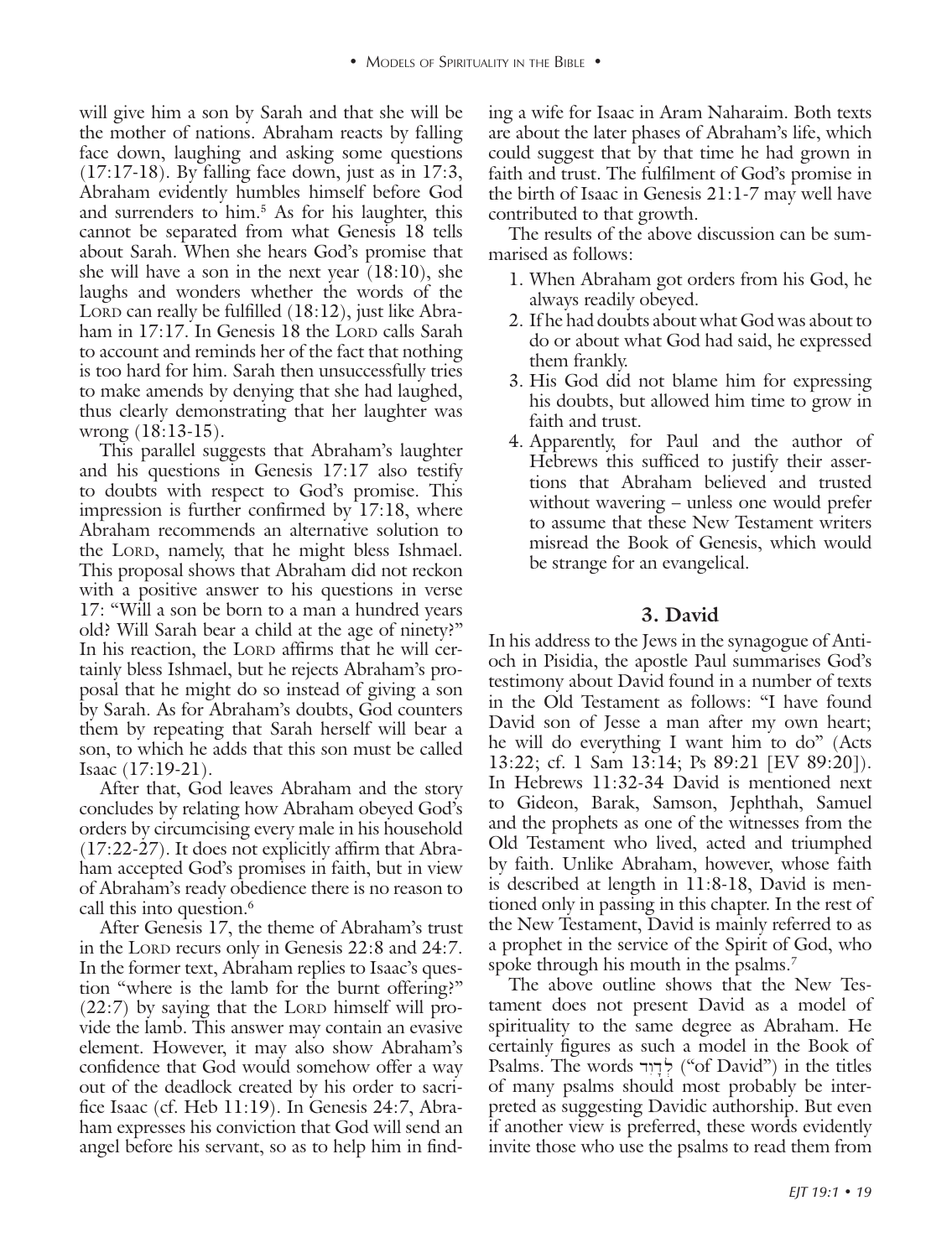a Davidic perspective. In this way, David functions as an example worth of imitation for everybody who wants to pray to God and praise him.

Those parts of 1 Chronicles that have no parallels in the Books of Samuel and Kings describe David as the man who made preparations for the building of the temple (1 Chron 22; 28) and organised cultic worship (1 Chron 23-26). He made considerable donations for the temple's construction and urged the leaders of the people to follow his example. He confessed that in doing so, he and his people only gave to God what had come from God's own hand (29:1-19). Furthermore, he instructed his son Solomon to serve the Lord wholeheartedly and to keep his commandments (22:12-13; 28:8-9).

Admittedly, the definition of spirituality used in this article does not cover all these elements. Yet they clearly reveal what was in David's heart and how he practised his relationship with God. However, the rest of this section will not focus on Psalms and Chronicles, but on what the Books of Samuel tell about David's spiritual life. The motive behind this choice is that the Books of Samuel report much more about David's shortcomings and sins.<sup>8</sup> Therefore, these books are more challenging to a discussion of David as a model of spirituality than the others.

In 1 Samuel 13:14 Samuel says to Saul: "the LORD has sought out a man after his own heart and appointed him leader of his people, because you have not kept the LORD's command." In 1 Samuel 15:28 Samuel tells Saul that the Lord has given his kingdom "to one of your neighbours – to one better than you." Evidently, these testimonies point to David. He was a man after God's own heart and better than Saul. Moreover, 1 Samuel 13:14 suggests that unlike Saul, David will keep the LORD's command.

Several elements in the description of David's actions and attitudes in the subsequent chapters of Samuel confirm this testimony. It troubles David that Goliath dares to defy the armies of the living God. He is sure that when he comes against Goliath in the name of the LORD, his God will hand over Goliath to him because of this rudeness (1 Sam 17:26,36-37,45-47). When he flees from Saul, David persistently refuses to take advantage from opportunities to kill his enemy because Saul is the anointed of the LORD. He leaves judgment and revenge to God, and patiently waits for the day when God will deliver him and make him king (1 Sam 24; 26:8-11, 23-24; 2 Sam 1; cf. also 2 Sam 3:39; 16:10-12).

The fact that people drive him from his share in the Lord's inheritance and incite him to serve other gods disgusts David so much that he curses them (1 Sam 26:19). When, after Ziklag has been sacked, his men are talking of stoning him, he finds strength in the LORD his God  $(1 \text{ Sam } 30:6; cf. also$ 23:16). In line with this conviction as to the source of his strength, he praises the Lord for his saving acts and favours (2 Sam 4:9; 5:20; 7:22-29; 22; cf. also 8:11-12).

Several times David first enquires of the LORD before he proceeds to action. When he has received an answer from the LORD, he accepts God's counsels and orders and carries them out willingly.<sup>9</sup> On several other occasions, however, the Books of Samuel do not mention that David enquires of the Lord before taking decisions.<sup>10</sup> Of course, he still may have done so in some of these cases, but in others he most certainly did not. When Nabal refuses to give David and his men a share in the food of the banquet he has organised at sheepshearing time, David obviously does not enquire of the Lord before he sets out to kill Nabal and all his men. He would surely have avenged himself on Nabal if Abigail had not intervened (1 Sam 25:12- 13, 21-22, 32-34). Similarly, it seems very improbable that God had advised David to go to Achish king of Gath, as he did according to 1 Samuel  $21:10$  and  $27:1-2.11$ 

When David acts in accordance with his own views, without consulting the LORD, he often employs lies, deception and tricks; cases in point can be found in 1 Samuel 20:5-7; 21:14 (EV 21:13); 28:2; and 2 Samuel 11:25. Two instances of this aspect of David's behaviour need some more comment, first the story of David's trip to Nob and his meeting with Ahimelech the priest in 1 Samuel 21:2-10 (EV 21:1-9), and second his policy of misleading Achish king of Gath when he lived as a servant of Achish in Ziklag as related in 1 Samuel 27:8-12.

Contrary to the truth, David made Ahimelech believe that King Saul had charged him with a secret mission (21:3 [EV 21:2]). Next, he could but continue his misrepresentation by making some vague remarks on abstinence from sex and the holiness of his men's "things" (בֵּלִים) and his mission (21:6 [EV 21:5]; see also 21:9 [EV 21:8]). However, it would be too simple to state that in this case David was just misleading the priest for his own purpose. It may also be that he wanted to protect Ahimelech by not revealing to him the truth about what he was doing, so that the priest could not be accused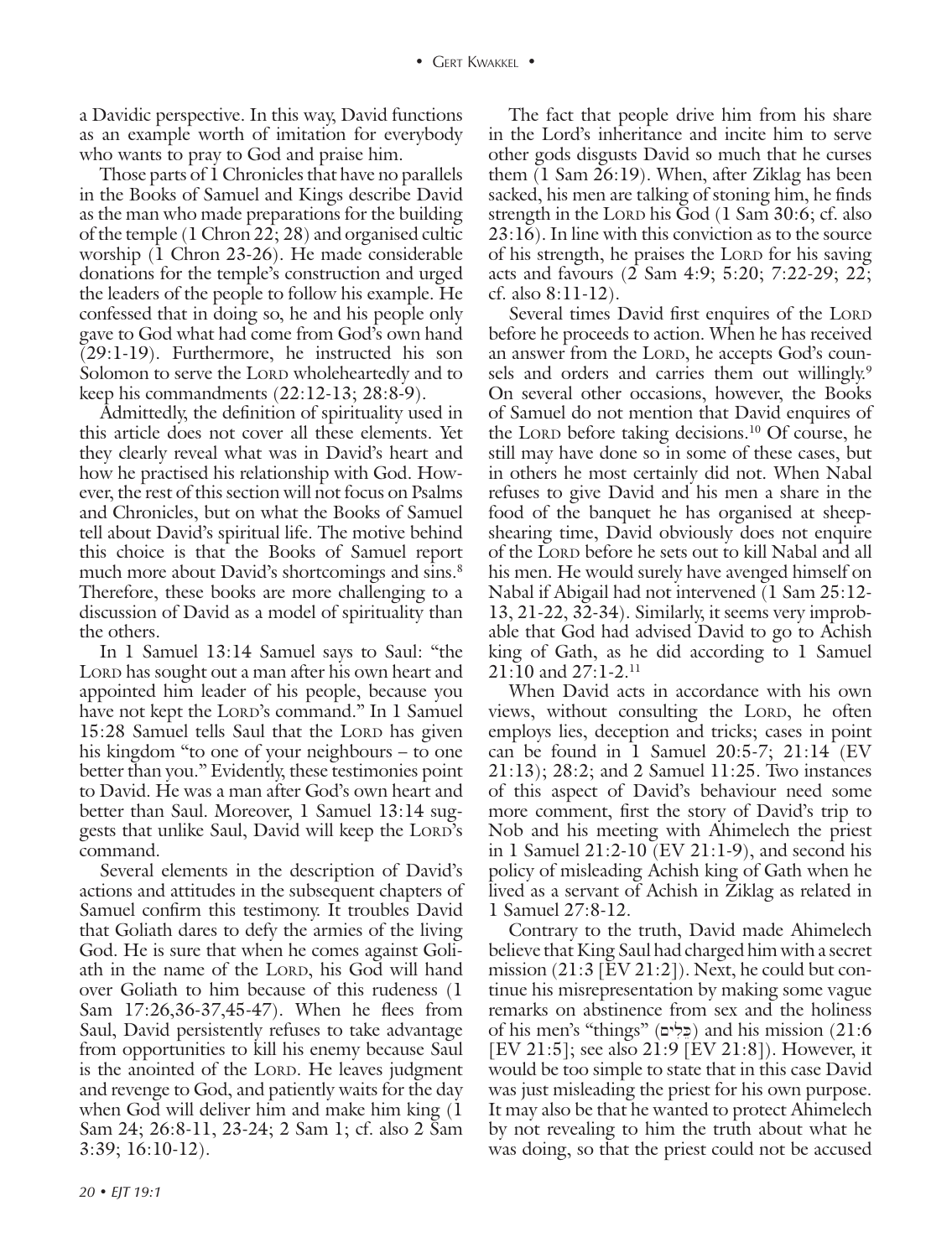of having consciously supported a rebel against the king. If this was David's intention, his policy failed dramatically, for when Doeg the Edomite betrayed to Saul how Ahimelech had helped David, Saul decided to kill him and his fellow priests, eightyfive men in total (1 Sam 23:9-19).

In the days in which David lived as Achish' subject in Ziklag, he and his men raided the Geshurites, the Girzites and the Amalekites, non-Israelite tribes living in the desert between Canaan and Egypt (27:8). However, he made Achish believe that he had raided Judaeans living in the Negev and tribes allied to them. In order to prevent his real victims from revealing the truth to Achish, he killed them all, men and women (27:9-11). David, then, deliberately sacrificed the lives of these people for the sake of his policy of misleading his lord. This is the plain message of the text (see esp. 27:11). Yet it must be added that in killing Amalekites David contributed to the implementation of God's command to blot out the remembrance of Amalek (Ex 17:14; Deut 25:19). This might also suggest a contrast with Saul, who had killed the Amalekites no less than David, but had gone against God's orders by sparing king Agag and the best of the sheep and cattle  $(\overline{1} \text{ Sam } 15:\overline{1}\cdot3, 8\cdot9)$ . As for the Geshurites, they were among the peoples who would be driven out by the LORD before the Israelites as part of the conquest of Canaan (see Josh 13:2-6; cf. also Ex 23:31). This might likewise apply to the Girzites but these people do not occur in any other biblical text.

The discussion of these controversial aspects of David's behaviour need not be pursued here, since it suffices to conclude this overview by just referring to his adultery with Bathsheba and the way in which he brought about the death of her husband, Uriah (2 Sam  $\overline{1}1$ ).<sup>12</sup> How could David, who acted in this way, be a man "after God's heart"? What made him better than Saul, who had never done such terrible things before God rejected him?

A discussion of 2 Samuel 6 will be helpful to find answers to these questions. This chapter sets forth what happened when David transferred the ark of God to Jerusalem. The story opens by telling that David "again brought together out of Israel chosen men, thirty thousand in all". After 2 Samuel 5, which informs the reader about three successful military actions, this idiom suggests that David planned the transfer of the ark as if it were a military campaign or parade. Apparently, he did all this on his own initiative. The outcome was terrifying: when Uzzah took hold of the ark, God

struck him down and he died.

David reacted by also getting angry.13 He became afraid of the LORD and his ark and decided that the ark should not come to Jerusalem but remain in the house of Obed-Edom. When, however, it turned out that the LORD had blessed Obed-Edom because of the ark, David realised that the danger did not reside in the ark itself. He decided yet to have the ark transferred to Jerusalem. This time he organised things differently. The text does not mention anything suggestive of a military parade. Instead, it says that David treated the ark with as much respect as possible. It was no longer transported on a cart but was carried on the shoulders of men. David made sacrifices and he put aside all his royal insignia, for he wore a simple linen ephod and "danced before the LORD with all his might".

Obviously, he had taken to heart the lesson that God had taught him by the death of Uzzah. He had learned that he could have the ark as the symbol of the God "who is enthroned between the cherubim" (2 Sam 6:2) nearby, but only if he treated it with utter respect. In the presence of the ark, he had to humble himself as a human being who, in spite of his kingship, was not greater before God than anyone of his subjects.14

The end of the story, the confrontation between David and his wife Michal, brings the reader back to King Saul because the chapter refers to Michal as "the daughter of Saul" no less than three times (2 Sam 6:16, 20, 23). She despises David for his leaping and dancing before the LORD as any vulgar fellow would have done. David replies that he will continue to humiliate himself and that he prefers to be held in honour by slave girls rather than by Michal with her royal pretensions (6:21-22).

This suggests that humility versus a desire to be honoured in the eyes of men is one of the things that distinguished David from Saul. This impression is corroborated by what 1 Samuel tells about the rejection of Saul (cf. below, on 1 Sam 15:30). However, in both chapters that relate this sad story, the main emphasis is on something else, namely that Saul had twice been disobedient to the express commands of the LORD. The first time he disobeyed by not waiting for the prophet who would tell him what to do  $(\overline{1} \text{ Sam } 13:13.14).^{15}$  The second time he ignored God's orders by sparing Agag king of the Amalekites and the best of the sheep and cattle (15:18-19, 22-23). In this way Saul committed the particular sin against which Samuel had warned the people in his farewell speech. Samuel had said that kingship could only be acceptable to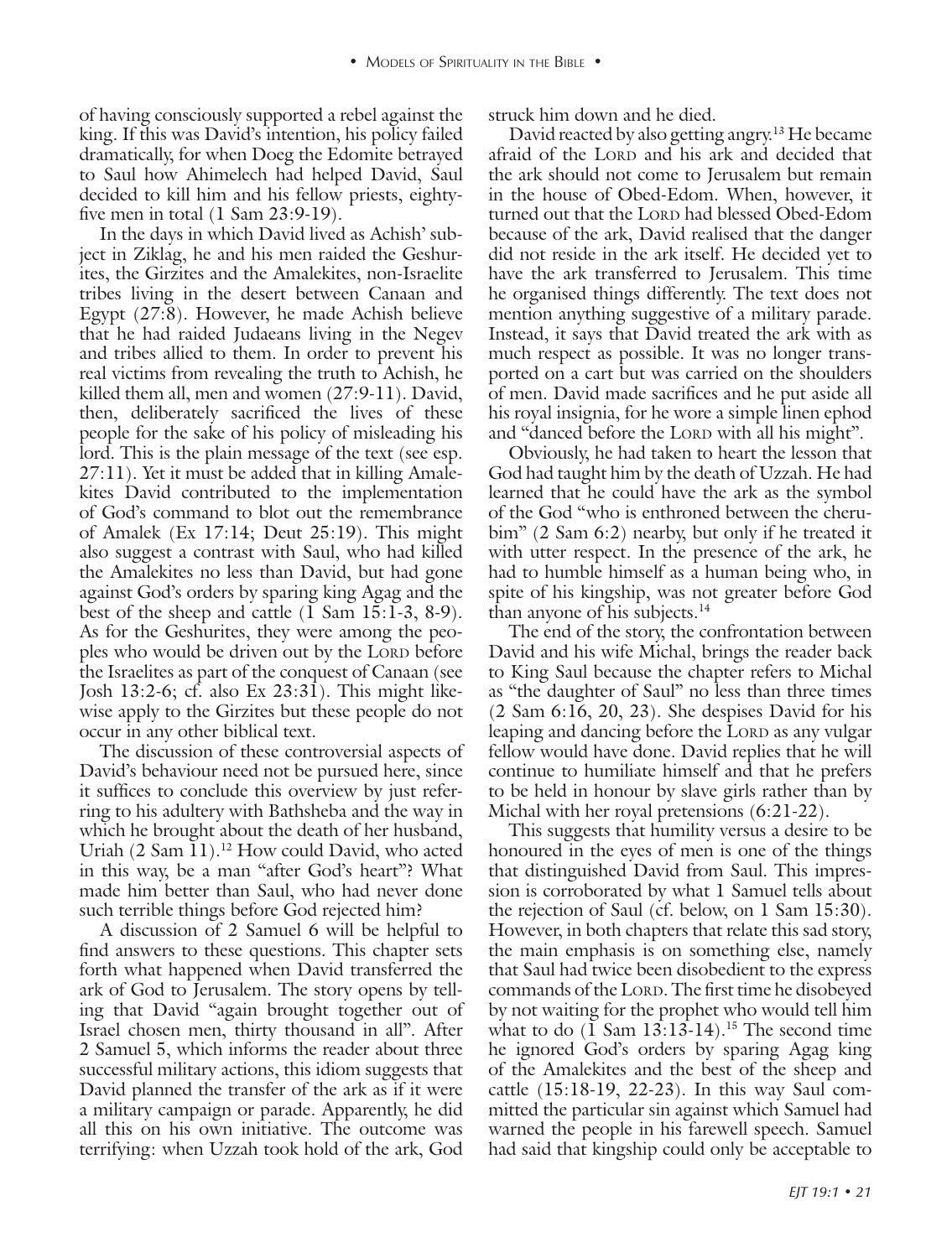the LORD if the people and their king would obey God and not rebel against his commandments (1 Sam 12:14-15). In 1 Samuel 15:23 Samuel tells Saul that "rebellion is like the sin of divination, and arrogance like the evil of idolatry". The truth of these words would be revealed at the end of Saul's life. The ultimate consequence of his disobedience was that he resorted to divination by asking the witch of Endor to bring up the spirit of Samuel (1 Sam 28).

David never disobeyed specific orders of the LORD in the way Saul did. Yet he evidently transgressed God's commandments when he committed adultery with Bathsheba and had Uriah killed. At that time Nathan the prophet charged him with having despised the word of the LORD (2 Sam 12:9). David replied by confessing: "I have sinned against the LORD"  $(12:13;$  cf. also 2 Sam 24:10, 17). When Samuel called Saul to account because he had spared Agag and the best of the sheep and cattle of the Amalekites, Saul likewise said: "I have sinned" (1 Sam 15:24). However, Saul reduced the value of his confession by adding an excuse: "I was afraid of the people and so I gave in to them" (cf. also  $15:15$ , 21). And when he said once again: "I have sinned", he went on to beg Samuel: "But please honour me before the elders of my people and before Israel" (15:30). The verb used here (dbk "to honour") links these words with 2 Samuel 6:20: Michal used the same verb when reproaching David for behaving contrary to his status as the king of Israel. Whereas Saul tried to uphold his honour when he had to humble himself, David was willing to give it up.

The analysis of the portrayal of David in the Books of Samuel can be summarised as follows:

- 1. David was a man with many shortcomings, who even committed very serious sins. Yet he knew that God was the only source of his strength.
- 2. He was willing to wait for the moment when the LORD would deliver him from his enemies and avenge him. Nevertheless, he had to go through a long learning process in which God taught him what it meant to serve him faithfully as the king of his people.
- 3. He differed from king Saul in that he obeyed the orders of the Lorp and listened to the prophets. When he nonetheless had been disobedient, he confessed his sin wholeheartedly.
- 4. Unlike Saul he did not hesitate to humble

himself and to give up his royal honour and insignia before the LORD.<sup>16</sup>

All this was characteristic for him as a man "after God's heart" and made him a model of spirituality.

#### **4. Job**

Job is mentioned only once in the New Testament, namely in James 5:11. In this text James refers to Job's perseverance and the fortunate change in his life, which the Lord brought about after a long period of affliction. James urges his readers to follow Job's example and to trust in God's compassion and mercy. Inasmuch as perseverance may be taken as an aspect of spirituality, James presents Job as a model of spirituality. For many Christians Job has become a model of spirituality particularly because of his words in Job  $1:21:$  "The LORD gave and the LORD has taken away; may the name of the LORD be praised."

According to Job 1:1, Job was blameless and upright. He feared God and shunned evil. These general terms are fleshed out in Job 1:5, which informs the reader of a concrete element of Job's spirituality. Job was in the habit of sacrificing burnt offerings for each of his sons (and daughters?) after they had held a feast. He would do so because he was afraid that his children had sinned and cursed<sup>17</sup> God in their hearts. According to some interpreters, this habit of Job displays over-anxiousness and perfectionism.18 It can be left undecided whether the author of the Book of Job shared this view or whether he, conversely, wanted to exhort the reader to copy this aspect of Job's behaviour. Cursing God is the very sin Job would commit according to Satan, if he lost his possessions and health (1:11; 2:5). In 2:9, Job's wife summons him to do this as the only reasonable option that is left. Moreover, her words show that cursing God is a very serious sin, since it will result in Job's death (cf. also 1 Kgs 21:10, 13). In context, then, 1:5 obviously intends to point out how much Job abhorred the sin to which Satan and his wife attempted to entice him. Thus it provides evidence for Job's uprightness and his fear of God mentioned in 1:1.

In Job 1:21, Job has lost his ten children and almost all his riches. In spite of all that, he still praises God: "The Lord gave and the Lord has taken away; may the name of the Lord be praised." He motivates this by saying that he was naked at birth and will also be naked at his death. In this statement Job recognises that he had no claim to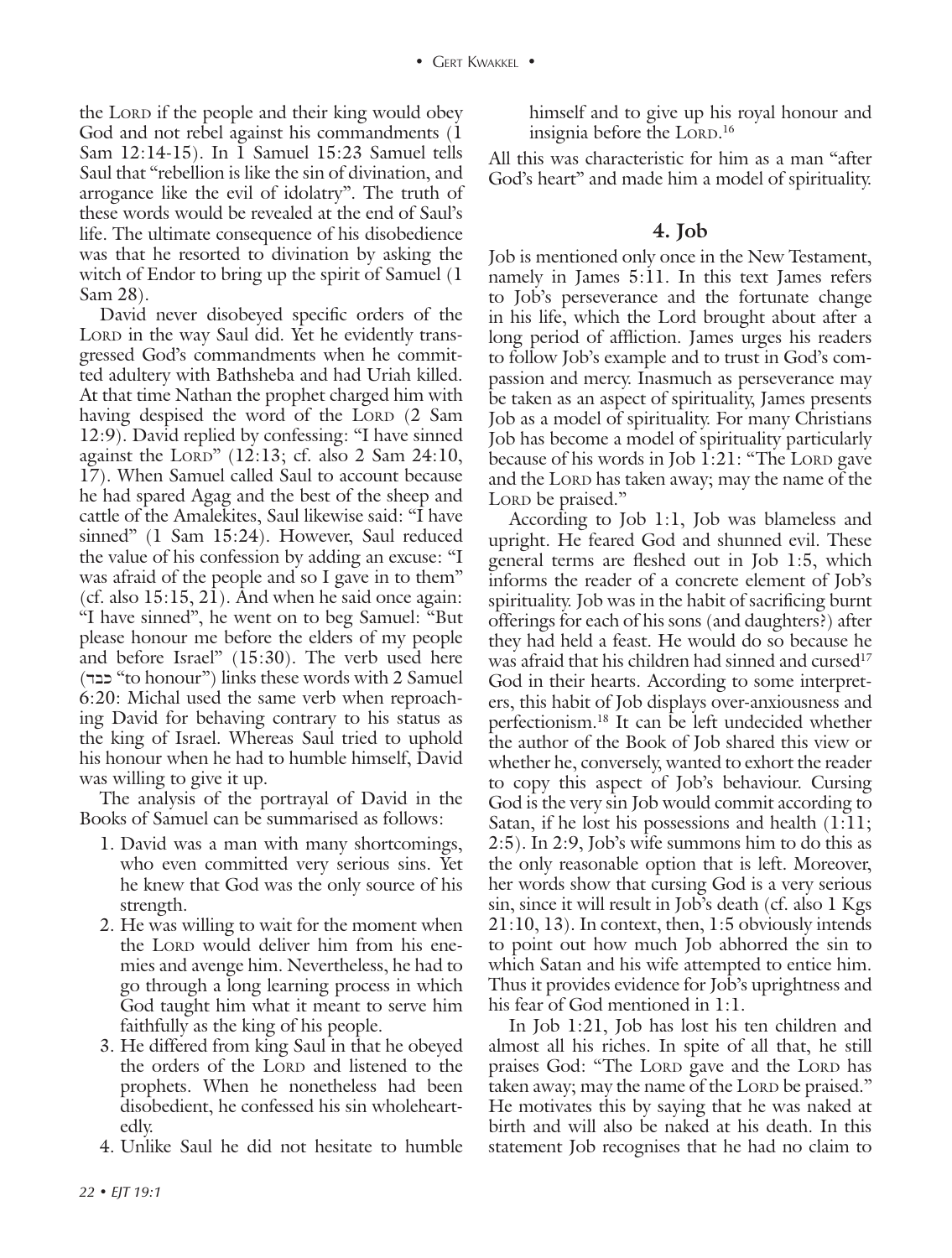right to take it all away.

anything he had possessed and the K since the K since the K since the K since the K since the K since the K since the K since the K since the K since the K since the K since the R and South and the content of the God had t Ellen van Wolde has suggested that in 1:21 Job makes use of a fixed formula for expressing faith, which might show that he had not yet come to grips with his sorrow.19 The rest of the story, from 3:1 onward, demonstrates that she is evidently right in pointing out that in 1:21 Job is still at the beginning of his struggles. Moreover, "may the name of the Lord be praised" may be a conventional liturgical formula, as can be inferred from the somewhat unexpected use of the name YHWH by a non-Israelite and from the parallel in Psalm 113:2.20 Nevertheless, Job's reaction as a whole is not a commonplace or traditional reaction of a believer. It is unique in the Old Testament. The Book of Psalms shows that if there was a standard reaction to huge troubles, it was not praise but complaint. In such circumstances, it was typical for the psalmists not to say "praise the LORD" but to ask him *why* he had acted in such a confusing way.<sup>21</sup>

Job refers to God alone as the source of the disasters which have hit him. He does not mention the Sabeans or the Chaldeans (cf. 1:15, 17), nor does he allude to Satan. Admittedly, he does not know what had happened in heaven according to Job 1:6-12 and he will not be informed about it later on either. Yet it must be noted that the narrator comments that Job did not charge God with wrongdoing by speaking in this way (1:22). Given his situation and his knowledge, he was right in ascribing everything to God alone.

After the second round of disasters, Job's wife suggests that he should curse God and die (2:9). Job replies: "You are talking like a foolish woman. Shall we accept good from God, and not trouble?" One may be inclined to take these words as expressing a fatalistic attitude, but on closer examination it turns out that such a conclusion is mistaken.

The first part of the second sentence should not be taken as a question in itself. Instead, it is the presupposition on which the actual question is founded. The phrase can be paraphrased as follows: Given the fact that we have always been in the habit of accepting good from God, shall we not accept trouble from him? It must be noted that by using the first person plural "we", Job includes his wife in what he is saying. Thus he appeals to her heart, reminding her of what they had always done, that is, accepting all good things from God. Apparently, he wants to point out that because of all those favours from God, they now know how

he is. Since they have experienced God's attitude towards them during a long period, it is, Job argues, unreasonable to rebel now that he has done something they do not understand, however serious and terrible it may be.

In his reply to his wife, then, Job testifies to trustfulness rather than fatalism.<sup>22</sup> However, this time Job does not praise God anymore, as he did in 1:21b. It seems as if he is no longer able to do so. Yet he is not blamed for that, for the narrator comments: "In all this, Job did not sin in what he said."23

In the dialogues of Job and his friends (Job 3-37), the friends persistently relate Job's misery to his sins.24 Job denies that God can justify the disasters that have hit him in terms of his sins and he holds on to his innocence.<sup>25</sup> He says that God has taken away (הֵסְיר) his right (מִשְׁפָּטִי (27:2; cf. NRSV), which implies that he charges him of injustice.26 Yet he appeals to this same God that he may intervene and vindicate him (19:23-27; 23:3-9). Job concludes his defence by pronouncing a conditional self-curse, in which he lists several kinds of injustice and sin, and denies having done any of them. He is so convinced of being in the right that he wants to put his defence on his shoulder and wear it as a crown and thus approach the Almighty as a prince (Job 31).

In his answers from the storm (Job 38-41), God calls Job to account for his words in a very critical way. Nevertheless, contrary to what many Calvinistic and maybe also other evangelical Christians might expect, God never says that Job's misery can be accounted for in terms of his sins or his sinful nature. That God is critical of Job does not imply that he agrees with the friends! Actually, this need not surprise a careful reader of the Book of Job, for if God had agreed with the friends, he would have contradicted his own positive testimonies about Job in 1:8 and 2:3.

If God does not agree with the friends, what is the focus of his criticism on Job? The answer to this question can be found at the beginning of Job 40, where God formulates his reproaches vis-à-vis Job more specifically than anywhere else. Obviously, the main point is that Job wanted to justify himself at the expense of God's justice:

Would you discredit my justice?

Would you condemn me to justify yourself? (40:8; cf. also 40:2).

In other words, Job had the right to maintain his innocence, but he was wrong in concluding that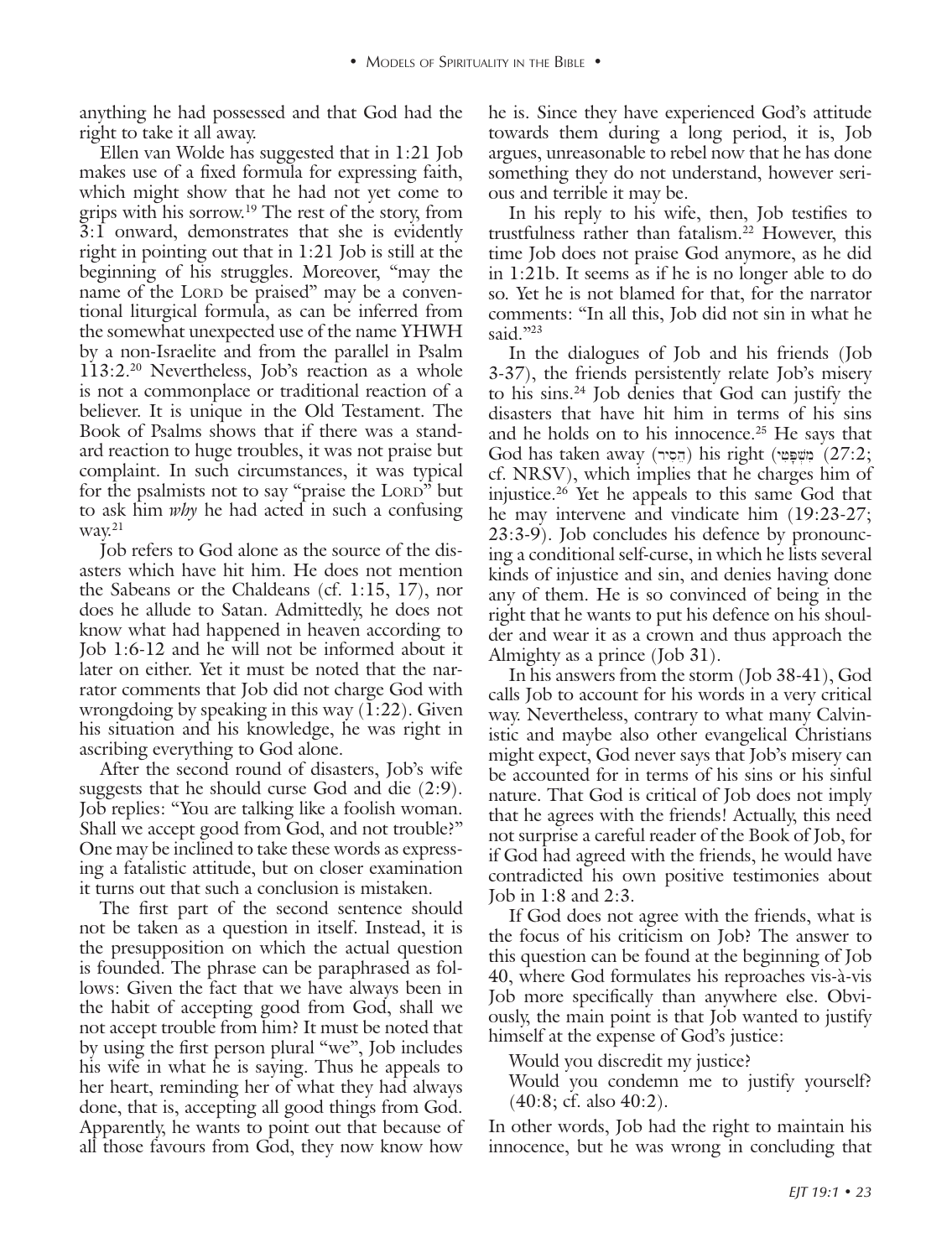given his innocence, God could only be unjust.

Since this is the specific point on which God criticises Job, one may conclude that Job's expression of regret in 40:3-5 and 42:1-6 concentrates on this point. It need not be taken as a more general declaration, in which he concedes his friends that they had rightly ascribed his disasters to his sins. It is illogical to assume that Job wanted to make such a statement, for God had not urged him to do so at all.

In Job 42:7-8 God says to Eliphaz and his friends: "you have not spoken of me what is right, as my servant Job has." After God's criticism on Job in Job 38-41 this comes as a surprise. How can God say that Job has spoken right of him? If one does not want to submit to the view that the Book of Job is made up of conflicting sources, one must accept that there is something paradoxical in these words of God. Apparently, God wants to emphasise that in spite of all the shortcomings of Job's speeches, he definitely prefers his way of speaking to that of the friends.

Why does God prefer Job's way of speaking about God? Job's friends thought that they knew enough about God's policy in ruling the world. They thought that they could explain what had happened to Job in terms of their theological insights. They refused to admit that the reality of Job's life conflicted with their view, although they failed to demonstrate the opposite. They held onto their theological system at the expense of the facts.

Job refused to justify God by sacrificing the facts of his life to a theological conviction, however respected it might be. He frankly formulated his critical questions and addressed them to his friends as well as to God himself. In doing so, he went too far when he charged God with injustice. Nevertheless, in Job 42:7-8 God makes it clear that he prefers Job's open, inquiring and critical attitude to a justification of his divine behaviour by means of a theological system that can only be maintained by not doing justice to the facts; a justification, which had, moreover, the effect that Job had to suffer even more instead of being helped.

The most important elements of Job's spirituality can now be summarised as follows:

- 1. Job was able to praise God even after he had lost everything, because he had always related his prosperity to God. He had trained himself in praising God in the times when things were going well.<sup>27</sup>
- 2. When Job was unable to praise God for a

while, God did not condemn him for that, but allowed him time to come to grips with what had happened.

3. Job should not have accused God of injustice. Nevertheless, he behaved better than his friends in that he expressed his critical questions frankly, instead of explaining God's actions in terms of a fixed theological system, which in spite of all its orthodoxy, failed to do justice to the reality of his life.

#### **5. Peter**

In the New Testament, Jesus Christ himself is evidently the most outstanding model of spirituality. He exhorted his disciples to follow his example in various aspects of life, such as denying oneself and taking up one's cross (Mat 16:24) and serving each other (Mat 20:26-28; John 13:14-15), but also in matters which relate more specifically to spirituality as defined in this article, such as prayer (e.g. Luke 6:12 and 18:1). Nevertheless, as he was without sin, he was unique. Accordingly, he cannot be put on a par with Abraham, David, Job and Peter. For that reason his spirituality will be left out of consideration in this article.

Next to Jesus, the apostle Paul may be looked at as a model of spirituality. However, the New Testament presents so many data with respect to his life and theology that it is impossible to analyse them properly within the scope of this article. Therefore, the apostle Peter has been chosen instead of Paul.

Peter received the honour to be the rock on which Jesus would build his church (Mat 16:18). As such he can rightly be expected to be a model of spirituality. He is a model indeed in his confession of Jesus as the Christ (Mat 16:16). Besides, in his letters he has provided all Christians with a model to be followed. He exhorts them to set their hope on the grace brought by Jesus Christ (1 Pet 1:13), to fear God (1 Pet 2:17), to be alert and on their guard (1 Pet  $5:8$ ; 2 Pet  $3:17$ ) and to pay attention to the words of the prophets (2 Pet 1:19).

The Book of Acts provides some information on the role of prayer in Peter's life. Acts 3:1 records that Peter and John went up to the temple at the time of prayer, at three o'clock in the afternoon. This was probably their habit when they were in Jerusalem  $(cf. 2:46).^{28}$  Peter's going up to the roof of Simon's house in Joppa at noon in order to pray (10:9) may also reflect a habit, but this is uncertain because noon is not known for being a set time for prayer.29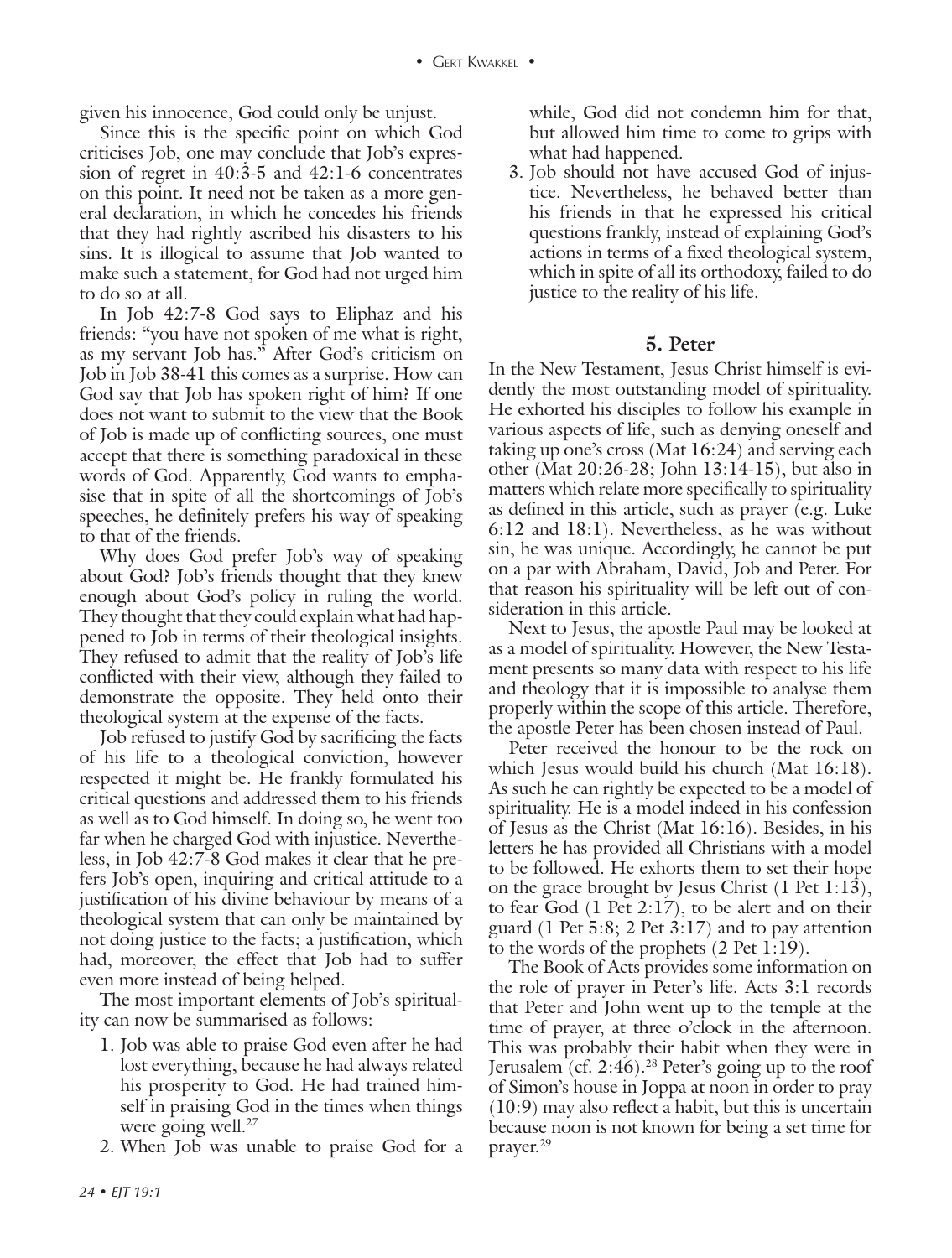of this section will be devoted to a number of data from the gospels, from John's in particular. These will further be connected with elements from 1 Peter.

Instead of elaborating on these points, the rest for himself to delate his life to instead of the rest control of the rest of the state in the rest of the state in the rest of the rest of the rest of the rest of the rest After Peter's confession of Jesus as the Christ, the Son of the living God, Jesus began to teach his disciples that he would suffer and die in Jerusalem and rise again on the third day. Peter took him aside and rebuked him (Mat 16:22; Mark 8:32). When Jesus said that Peter could not follow him now but would follow later, Peter asked: "Lord, why can't I follow you now?" He was so eager to follow his master that he affirmed that he was willing to lay down his life for him (John 13:36-37). That same night, the soldiers sent by the chief priests and the Pharisees came to Gethsemane to arrest Jesus. Peter tried to defend his master by drawing a sword and cutting off the ear of a servant of the high priest (John 18:10). Obviously, Peter loved Jesus so much that he could not accept his suffering and death, even though Jesus had said that that would be his way to glorification, resurrection and eternal life (cf. John 12:23-25; 17:1). When Jesus was about to be arrested, he acted spontaneously, as his heart dictated him. However, he overestimated his own capacities and only a few hours later, Jesus' prediction that he would disown him three times came true (John 13:38; 18:17, 25-27).

After his resurrection, Jesus asked Peter three times: "do you love me?" (John 21:15-17). Thus he reminded him of the vital importance of love for his relationship with the Lord Jesus. He also repeated his instruction to the effect that Peter had to follow him (21:19). That order fully agreed with Peter's own wish according to John 13:37, but Jesus pointed out that its implications would be different from what Peter had in mind:

I tell you the truth, when you were younger you dressed yourself and went where you wanted; but when you are old you will stretch out your hands, and someone else will dress you and lead you where you do not want to go  $(21:18).^{30}$ 

As an explanation, John adds that Jesus said this to indicate the kind of death by which Peter would glorify God (21:19). For Peter following Jesus implied that he had to glorify God by his death. At that time other people would decide what Peter had to do. He would love his master no less than when he was young but he would be quite different from the zealous soldier of John 13:37. He would no longer be an independent man, who decided

for himself to dedicate his life to his Lord and how to do that. According to Jesus, Peter would have to learn a different attitude. At the end of his life he would be more patient and less optimistic about his own capacities.

Peter's first letter demonstrates that he has taken this lesson to heart. In it, the apostle mentions suffering several times, pointing out that suffering is an inescapable element of Christian life (1 Pet 4:12). He urges his readers to follow Christ's example by accepting their suffering patiently (2:19-23; also 3:14, 17; 4:13-19). Moreover, he emphasises that Christians have to suffer before they can get a share in the glory which Christ has acquired for them (1:6-7; 4:13-14; 5:10; cf. also 5:1). So, in contrast with the time before Jesus' crucifixion, when he rejected his Lord's attitude as regards his suffering and death, he has now understood that glory must be preceded by suffering (see also 1:11).

Furthermore, Peter puts himself on a par with the elders of the congregation, as he addresses them as his fellow-elders (5:1). He exhorts them to be eager to serve. They should not be lording over those entrusted to them, but lead them as examples to the flock (5:2-3). This shows that Peter had learned the value of modesty. In perfect agreement with this, he admonishes all to clothe themselves with humility towards one another  $(5:5)$ .

Summing up:

- 1. as a model of spirituality, Peter shows that love and zeal for the Lord Jesus are important and indispensable elements of true discipleship;
- 2. in the course of his life he had to learn that suffering is also an inescapable aspect of Christian life;
- 3. he likewise learned that zeal can only be fruitful if combined with patience, modesty and humility.

#### **6. Conclusion**

Abraham, David, Job and Peter were divergent characters and lived in different times and circumstances. Accordingly, when studying their spirituality, one finds different elements and aspects, as the summaries at the end of the sections above demonstrate. Nevertheless, the analysis has also brought to light some elements that are characteristic of more than one of these persons and that connect them with each other.

First, prayer obviously is an essential element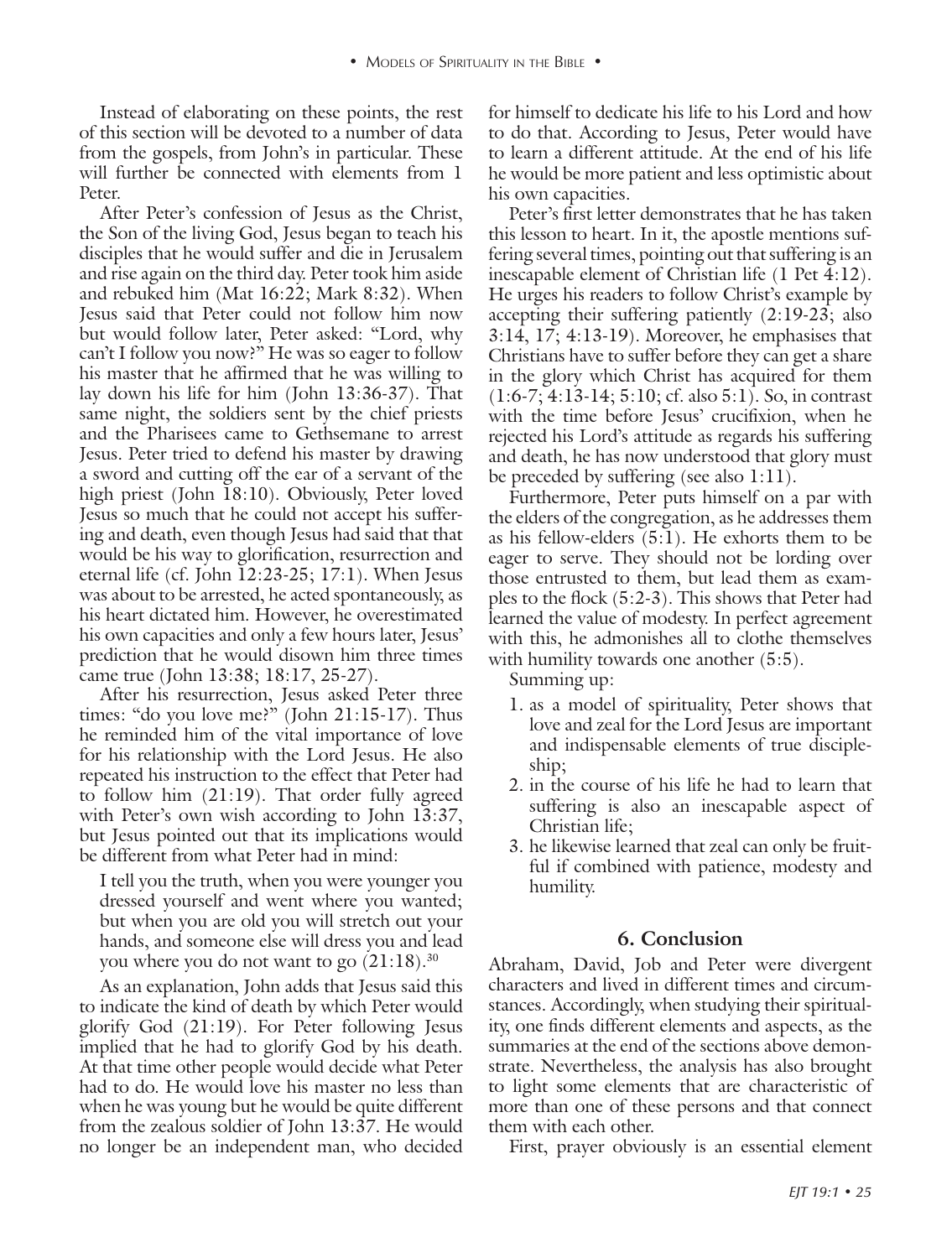of evangelical spirituality. It may be disappointing, then, to discover that with the exception of David, the Bible does not tell much about the prayers of the models of spirituality studied in this article. Yet a remarkable aspect can be noted, namely the frankness which some of them (especially Abraham and Job) displayed in their prayers. God's answer to Job shows that one is not free to say to God everything that comes up in one's heart. However, other texts make it crystal-clear that God allows his people much freedom when they express what they are worrying about. In other words, he is like a real father, who loves to hear his children talking to him.

Second, humility distinguished David from Saul. Similarly, Peter exhorted all Christians to be humble. Job had to admit that as a mere human being he was not able to judge the way in which God ruled over his life and over the whole world. Abraham confessed that he was "but dust and ashes." Evidently, humility must be an outstanding feature of every spirituality that sets great store by the name "evangelical."

Third, each of these models of spirituality had shortcomings and weaknesses. In most cases, God did not blame them for that. He allowed them much time to learn what is involved in living with him and to train their spiritual life. This applies especially to David and Peter, but also to Abraham and Job. They could become models of spirituality only thanks to a long process of stumbling, falling and rising up, on the basis of God's grace and forgiveness.

It goes without saying that if other models had been selected from the Bible, the outcome might have been different. Yet it can be claimed that the aspects and elements just mentioned, which can be found in two or more of the models studied above, should be integrated in any genuine evangelical spirituality.

Rev. Professor Gert Kwakkel PhD teaches Old Testament at the Theological University of the Gereformeerde Kerken in Nederland (Vrijgemaakt) in Kampen, The Netherlands.

#### **Notes**

1 Cf. A. L. Th. de Bruijne, "Ethiek en spiritualiteit", in *Gereformeerde theologie vandaag: Oriëntatie en verantwoording* (ed. A. L. Th. de Bruijne; TU-Bezinningsreeks 4; Barneveld: De Vuurbaak, 2004) 103-106.

- 2 Throughout this paper I have used the more familiar name Abraham and not Abram, the name he had before God changed his name according to Gen 17:5.
- 3 As a rule, quotations from Scripture in English translation have been taken from NIV.
- 4 On Gen 15:1-6, see G. Kwakkel, *De gerechtigheid van Abram: Exegese van Genesis 15:6* (Kamper Bijdragen 35; Barneveld: De Vuurbaak, 1996).
- 5 Cf. e.g. Lev 9:24; Num 16:22; Josh 7:6; Judg 13:20; 1 Sam 25:23; Ezek 1:28; 1 Chron 21:16.
- 6 As against Claus Westermann, *Genesis* (BKAT 1/1- 3; Neukirchen-Vluyn: Neukirchener Verlag, 1974- 1982) 2:323. Westermann rightly emphasises that obedience figures more prominently in Gen 17 than faith, but it seems doubtful whether this chapter (which Westermann, traditionally, attributes to P) should be contrasted with the description of Abraham as the father of faith in Gen 15:1-6, as Westermann does.
- 7 See Mat 22:43; Acts 1:16; 2:30; 4:25; Heb 4:7.
- 8 Note that the story of David's adultery with Bathsheba and the murder of Uriah does not recur in 1 Chronicles.
- 9 See 1 Sam 23:2-5, 9-13; 30:7-8; 2 Sam 2:1-2; 5:17-25; also 1 Sam 22:5-6.
- 10 See 1 Sam 23:24-29; 27; 2 Sam 1:15; 4:12; 6:1-2; 8:1-14; 10:7, 17; 11:1; 15:14; 20:1-6.
- 11 Contrast David's fear expressed in 1 Sam 27:1 with 24:20; 25:29; 26:24.
- 12 Overviews of David's life that are much more critical than the above can be found in recent biographies, such as Steven L. McKenzie, *King David: A Biography* (Oxford: Oxford University Press, 2000) and Baruch Halpern, *David's Secret Demons: Messiah, Murderer, Traitor, King* (Grand Rapids: Eerdmans, 2001). These biographies do not intend to represent the biblical view of David. Instead, they prefer to read the biblical account "against the grain" (McKenzie, 45) or to imagine the events "from a political and ideological position opposite that of the text" (Halpern, xv). Yet they may be helpful for those who want to study David's life from the perspective of the Books of Samuel in some respects. First, they oblige one to read the texts very carefully and to avoid the pitfall of overlooking negative aspects of David's behaviour or of interpreting his actions too positively. Second, they show how delicate David's position often was, as the appearances were against him at several occasions (see e.g. 1 Sam 22:2; 2 Sam 3:13-14; 16:8; 21:8-9).
- 13 Note that the same verb חרה is used for both God's reaction in 2 Sam 6:7 and David's reaction in 6:8 (although there is a minor difference in that  $\overline{a}$  in 6:7 does not recur in 6:8).
- 14 David's decision not to take the ark with him when he fled from Absalom (2 Sam 15:25-26) also shows that he had learned the right attitude towards the